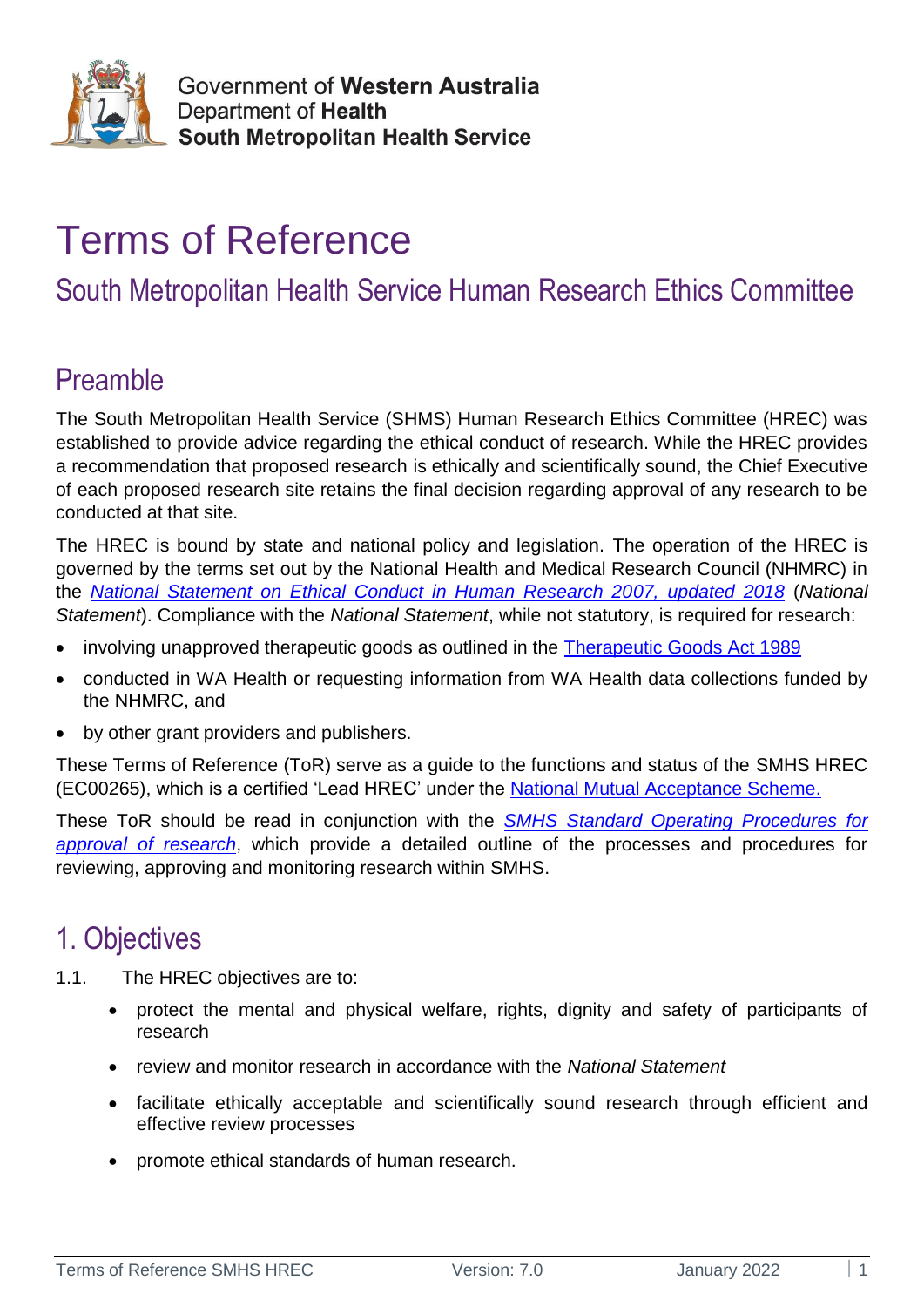# 2. Functions

- 2.1. The HREC functions are to ensure that all research projects comply with the *National Statement* by:
	- providing independent, competent and timely review of research projects involving humans in respect of their ethical acceptability
	- providing ethical oversight, monitoring and advice for research projects involving humans
	- prescribing the principles and procedures to govern research projects involving human subjects, human tissue and/or personal records.

# 3. Scope of responsibility

- 3.1. The HREC is responsible for reviewing the ethical and scientific rigour of research involving human participants:
	- to be undertaken within SMHS
	- received as part of the WA Single Ethical Review scheme
	- received as part of the National Mutual Acceptance Scheme.
- 3.2. SMHS may accept the ethical approval provided by another HREC, provided that the alternative HREC is an:
	- certified lead HREC under the National Mutual Acceptance Scheme, or
	- approved lead HREC under the WA Single Ethical Review scheme.
- 3.3. Research involving humans includes research on pharmaceuticals, medical devices, medical radiation and imaging, surgical procedures, biological samples, medical records, as well as epidemiological, social, and psychological investigations.
- 3.4. For research being conducted within the institutions or organisations noted in clause 3.1, the HREC is responsible for providing:
	- ethical approval
	- withholding ethical approval
	- withdrawal of ethical approval
	- ongoing monitoring of approved research.
- 3.5. The Chief Executive of each site, or approved delegate, is responsible for granting the site authorisation for research, giving due consideration to the advice of the HREC and the Research Governance Officers.

# 4. Accountability of the SMHS HREC

- 4.1. The HREC is accountable to the SMHS Area Executive Group (AEG) in the conduct of its business.
- 4.2. The HREC shall provide an annual report to: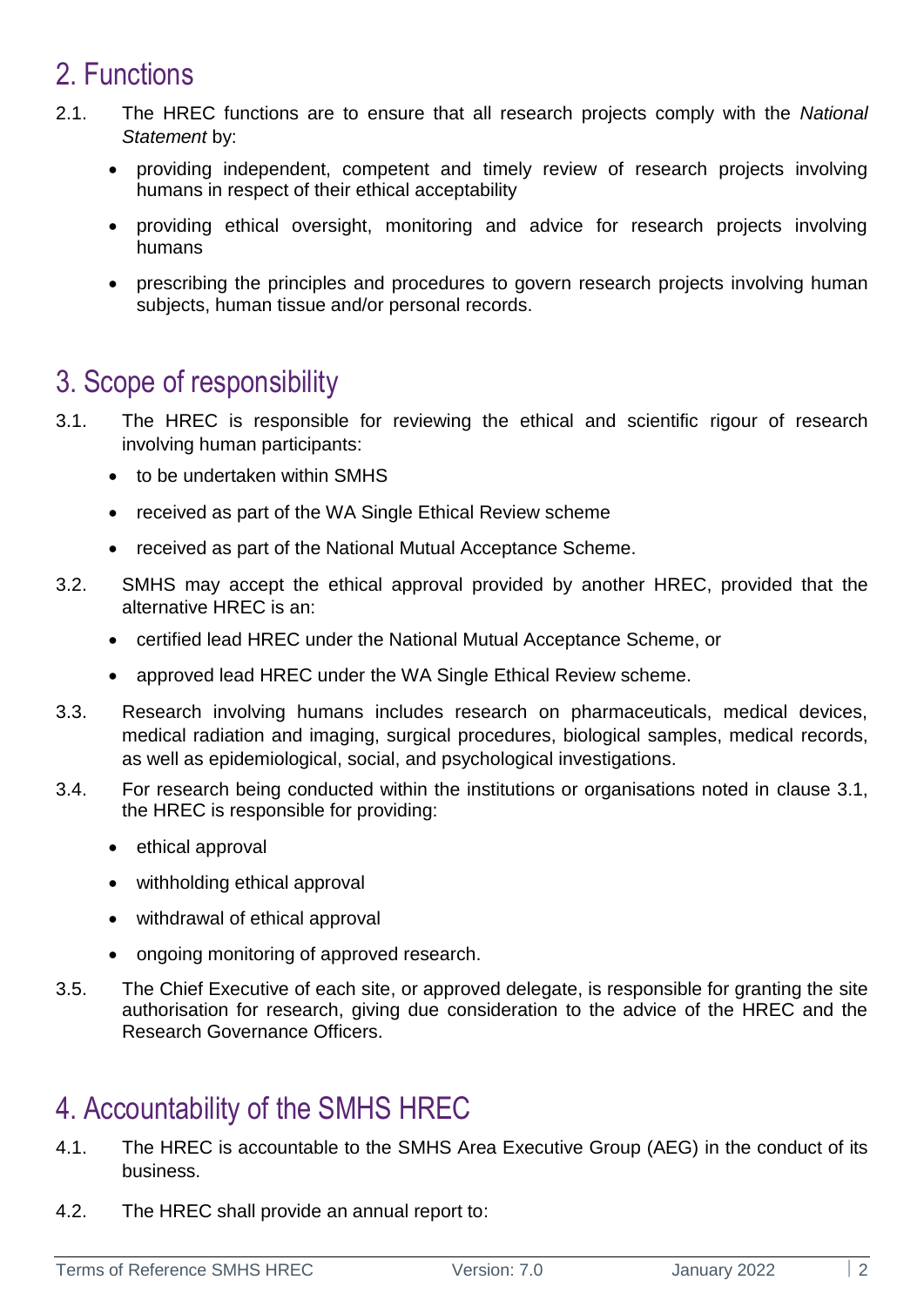- the SMHS AEG and SMHS Board on request
- the NHMRC in line with certification requirements.
- 4.3. The HREC ToR, Standard Operating Procedures and membership will be available on the [SMHS Research Support &](https://ww2.health.wa.gov.au/About-us/South-Metropolitan-Health-Service/Involving-our-community/Human-Research-Ethics-and-Governance) Development Unit website and on the SMHS intranet.

# 5. Membership

#### 5.1. Composition

- 5.1.1. The composition of the HREC shall be in accordance with the National Statement (5.1.29 5.1.30), including additional members relevant to SMHS research.
- 5.1.2. Minimum membership shall comprise of eight members, with an equal number of men and women, and at least one third of the members should be from outside the institution for which the HREC is reviewing research. The minimum membership shall be:
	- a chairperson
	- male community representative
	- female community representative
	- professional care representative (e.g. Doctor, nurse or social worker)
	- pastoral care representative (e.g. Minister of religion, Aboriginal elder, community leader)
	- Lawyer
	- two individuals with current experience conducting human research.
- 5.1.3. No member may be appointed in more than one of the foregoing categories.
- 5.1.4. The HREC will ensure that the membership includes at least one member with experience in reflecting on and analysing ethical decision-making.
- 5.1.5. The HREC may utilise a pool of inducted members in each category to ensure that the minimum membership requirements are met for each HREC meeting.
- 5.1.6. Full attendance of the minimum membership is required to achieve quorum. If at a meeting of the HREC there is less than full attendance of the minimum membership, the Chair should be satisfied that the views of those absent have been considered before a decision is reached. This may be through the provision of comments.
- 5.1.7. The HREC may co-opt expertise as required for review of specific proposals or issues, with support of the Chair. These individuals should have no conflict of interest in relation to the projects they review.

#### 5.2. Appointment of members

- 5.2.1. Members are appointed as individuals rather than in a representative capacity.
- 5.2.2. Prospective members of the HREC may be recruited by direct approach, nomination or by advertisement. Members will be appointed using an open and transparent process.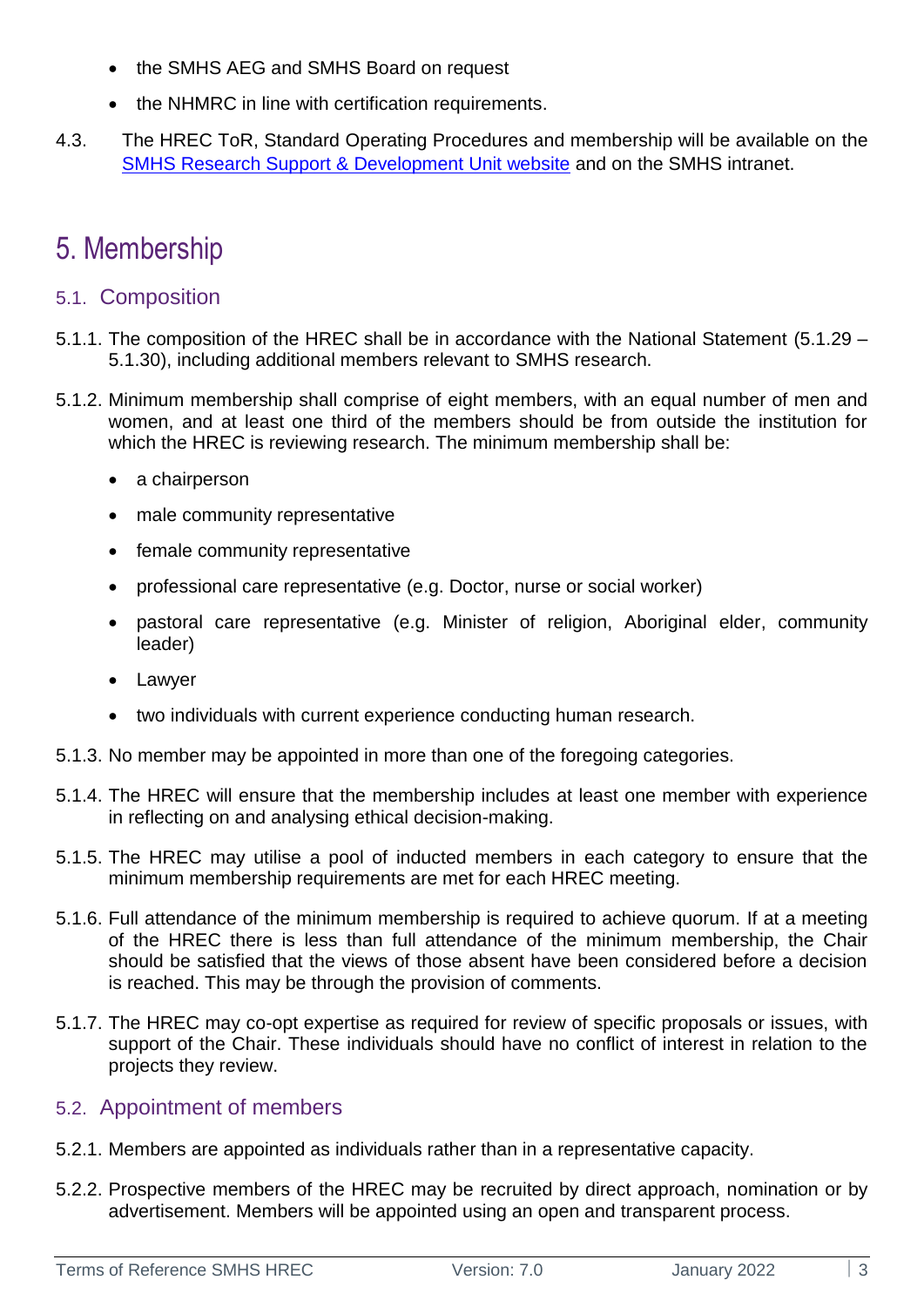- 5.2.3. A selection committee shall interview the prospective applicant and make a recommendation to the SMHS Head of Research and Development. Prospective members may be invited to attend a meeting of the HREC as an observer.
- 5.2.4. Members, including the Chairperson, are appointed by the SMHS Head of Research and Development and will receive a formal notice of appointment.
- 5.2.5. The HREC Chairperson may delegate the power of approval to the Delegate of the Chair (DoC). The DoC will be responsible for signing correspondence on behalf of the HREC and the review of HREC requested changes to applications, administrative amendments, annual reports, safety reports and other duties as appropriate.

#### 5.3. Terms of appointment

- 5.3.1. Members shall receive a letter of appointment that includes the date of appointment, length of tenure, assurance that indemnity will be provided in respect of liabilities that may arise in the course of bona fide conduct of their duties as a HREC member, the circumstances whereby membership may be terminated and the conditions of their appointment.
- 5.3.2. Upon appointment, members will be provided with a comprehensive induction and shall be provided with the following documentation:
	- current ToR
	- SMHS Standard Operating Procedures for approval of research
	- up-to-date list of HREC members' names and contact information including that of the Ethics Coordinator and Administrative Officer
	- NHMRC National Statement on Ethical Conduct in Human Research 2007, updated 2018
	- The Australian Code for the Responsible Conduct of Research 2018
	- WA Health Research Governance Framework policies
	- *Health Services Act 2016*
	- SMHS Research Governance policy
	- Access to and training for the online Research Governance Service
- 5.3.3. Members are appointed for a period of three years. An additional term of two years may be negotiated with the approval of the SMHS Head of Research and Development.
- 5.3.4. Appointments shall allow for continuity, the development of expertise within the HREC, and the regular input of fresh ideas and approaches. New members may be appointed to the committee prior to the expiry of outgoing individual's memberships to allow for continuity. The committee should endeavour to add new members to the membership pool each year.

#### 5.4. Conditions of appointment

- 5.4.1. HREC members will:
	- comply with SMHS policies and procedures regarding volunteers, such as police clearances
	- attend meetings regularly or as rostered and provide sufficient notification if unable to attend. If unable to attend members should provide out of session written feedback on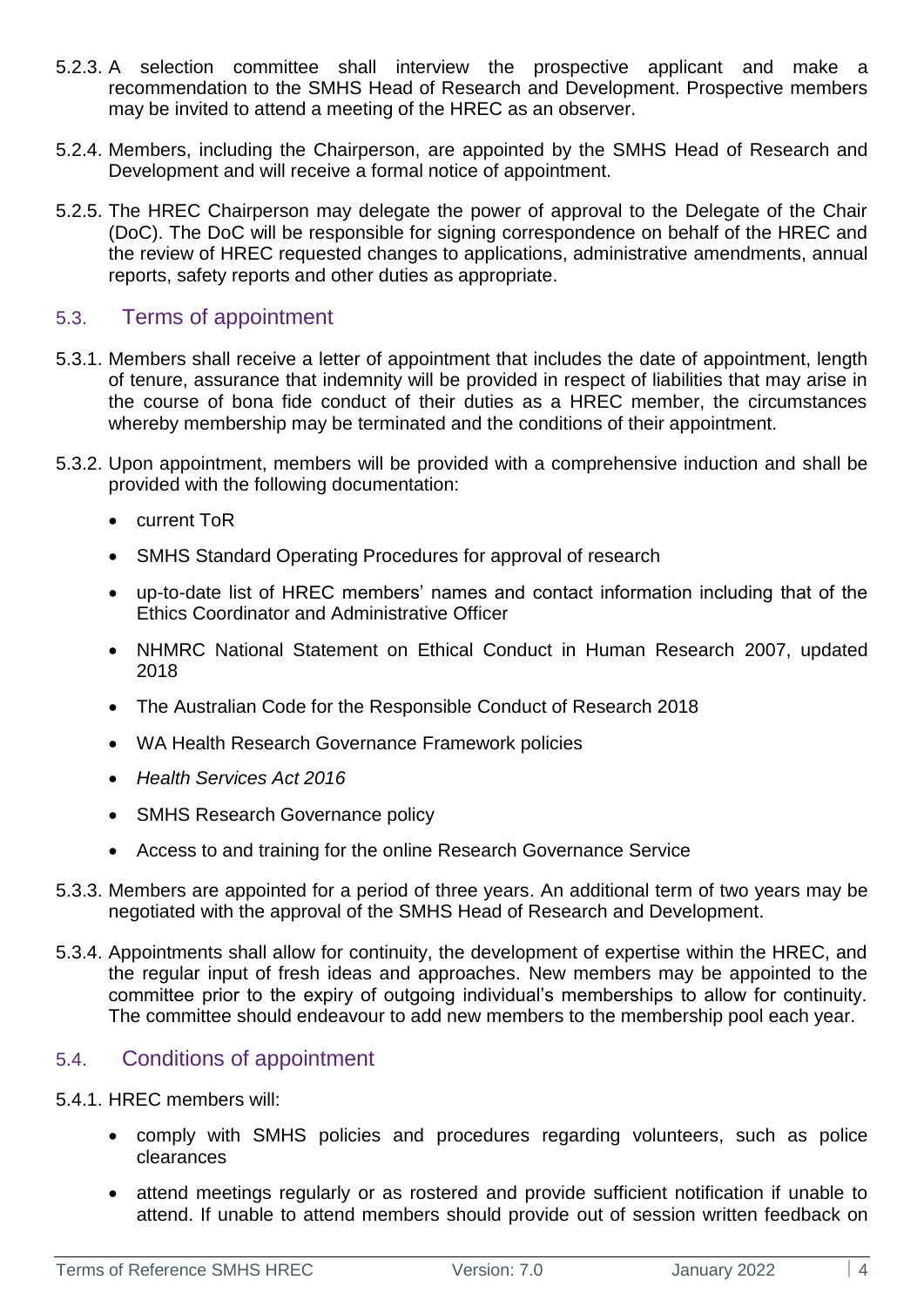the proposals under review prior to the meeting, unless otherwise arranged. A proxy member from the same category may attend if comments cannot be provided

- attend meetings prepared for the relevant discussion
- attend ongoing training and education throughout their tenure on the HREC
- participate in relevant specialised working groups as required, including low risk review
- agree to their name being made available to the public, including being published on the [SMHS Research Support & Development Unit website](http://southmetropolitan.health.wa.gov.au/services/about.aspx?SiteID=13&ServiceID=529)
- sign a declaration of confidentiality upon appointment, and
- notify the Chair of any actual or perceived conflicts of interest that exist or arise during their tenure on the HREC.
- 5.4.2. Members shall not be paid a sitting fee for attendance at the meeting. Members will be reimbursed for legitimate expenses incurred in attending HREC meetings, such as travelling and parking expenses (as per SMHS policies).
- 5.4.3. A member may resign from the HREC at any time upon giving 4 weeks' notice in writing to the Chairperson, or SMHS Head of Research and Development in the case of the Chairperson. Recruitment will occur to fill the vacancy of the former member.
- 5.4.4. The SMHS Head of Research and Development may terminate the appointment of any HREC member for reasons, including:
	- failure to disclose a conflict of interest, or
	- failure to fulfil his/her obligations as a HREC member.

#### 5.5. Liability coverage

5.5.1. SMHS provides indemnity for members of the HREC for any liabilities that arise as a result of the member exercising his or her duties as a member in good faith. Such indemnity is provided through the Insurance Commission of WA agreement.

### 6. Subcommittees

6.1. The HREC may convene, and disband, subcommittees to review the scientific rigour of research proposals, low risk proposals, or perform other functions as agreed by the Chairperson.

### 7. Complaints and review

- 7.1.1. Complaints concerning the HREC review process should be forwarded to the Manager of the Research Support & Development Unit.
- 7.1.2. Complaints related to the conduct of research, including research misconduct, will be managed in line with SMHS policies.